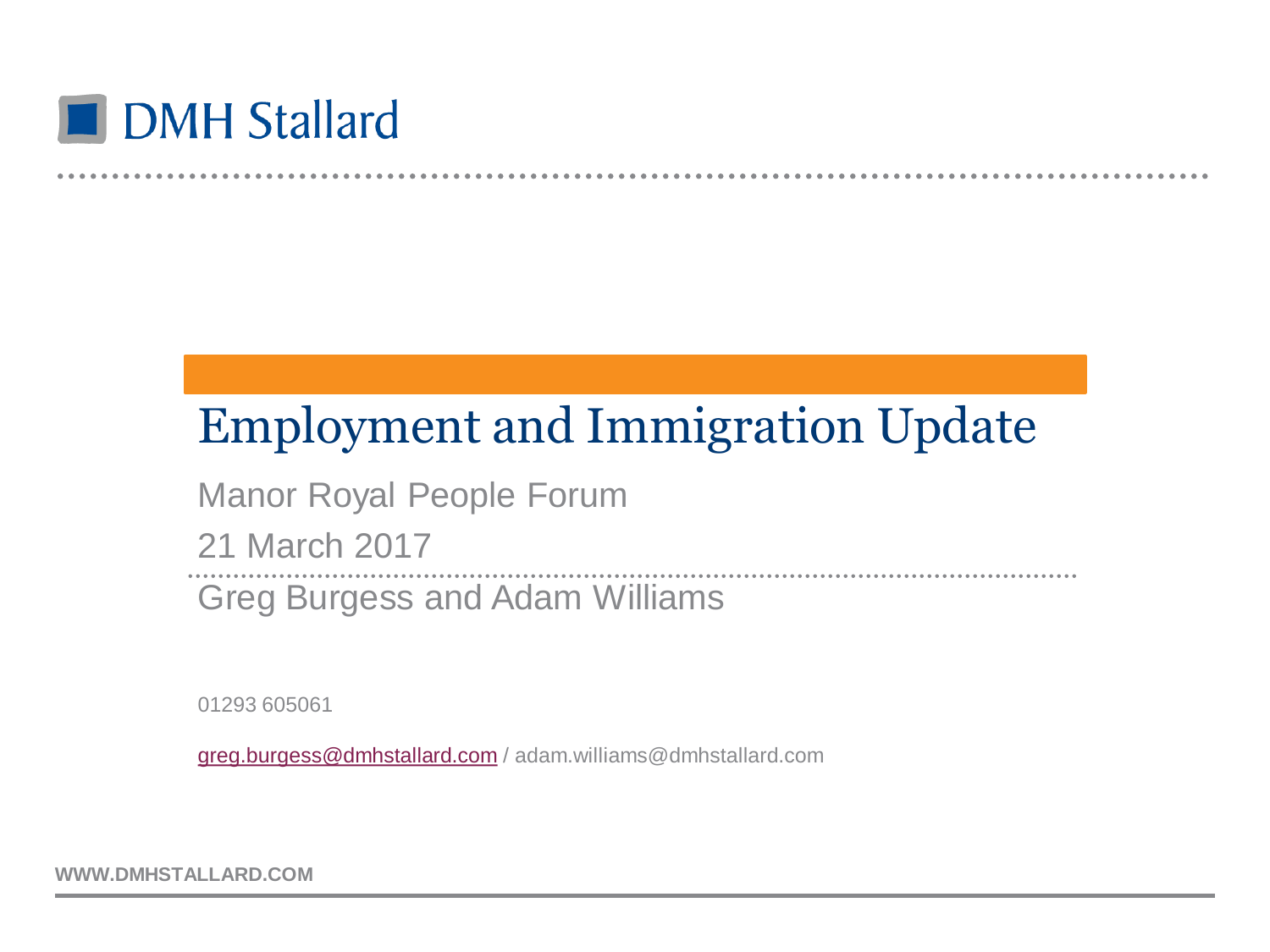### Ubers

- **Workers**
- **Not self-employed; Not employees**
- **Instruction, management, control**
	- Interviews and recruits drivers
	- Induction
	- Control passenger information
	- Accepting fares/Lock out
- **Commercial reality**
- **Artificiality of documents**

#### *Aslam and Farrar v Uber*

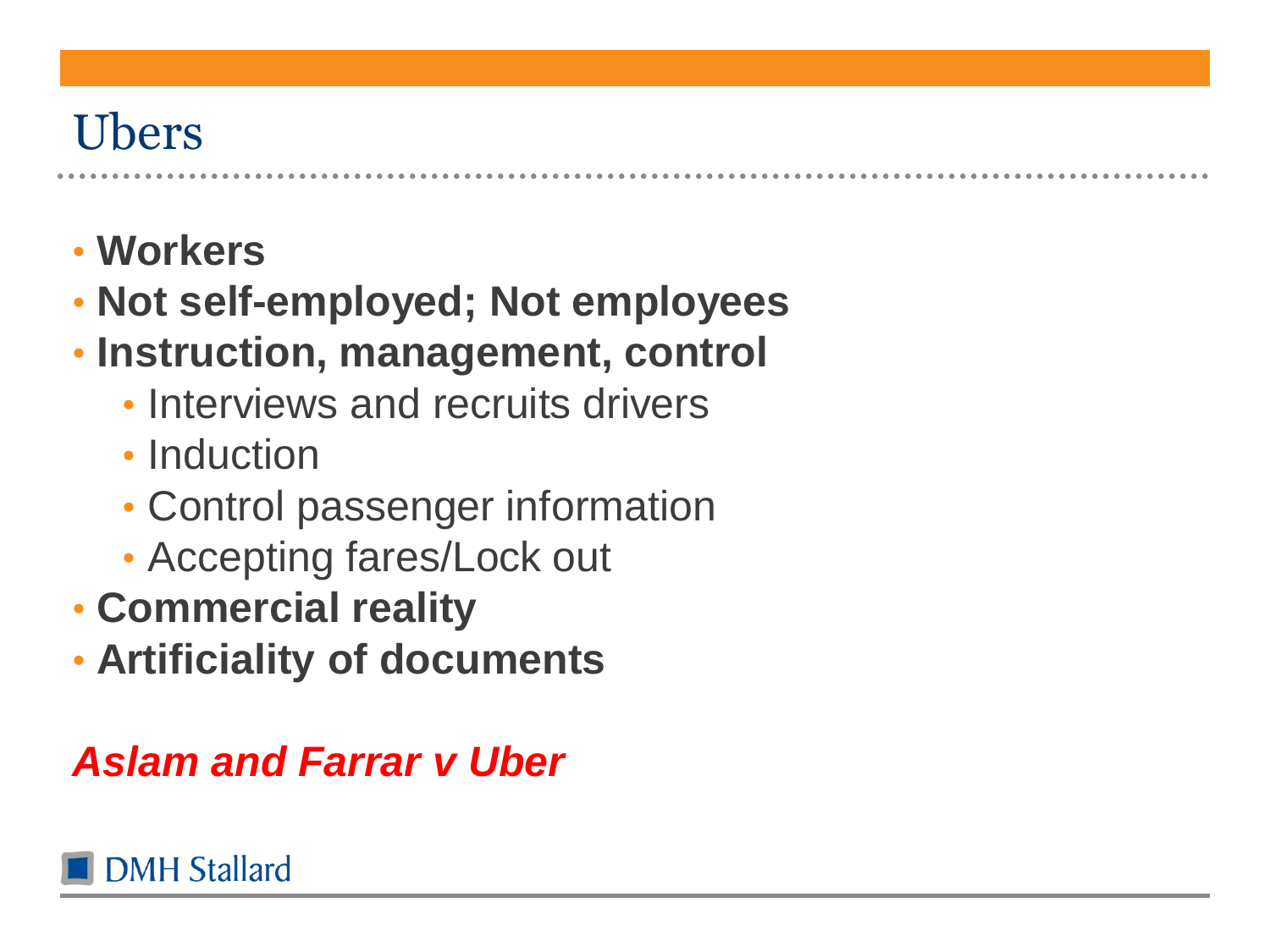### Sprinters

- **Bicycle courier = Worker**
- **Logs into CityTrakker**
- **Up to an hour between jobs**
- **Assigned jobs by controller**
- **Paid per job – weekly in arrears**
- **"Confirmation of tender to supply courier services"**
- **Reality was that Dewhurst was integrated into CS' business**

#### *Dewhurst –v- City Sprint UK Limited*

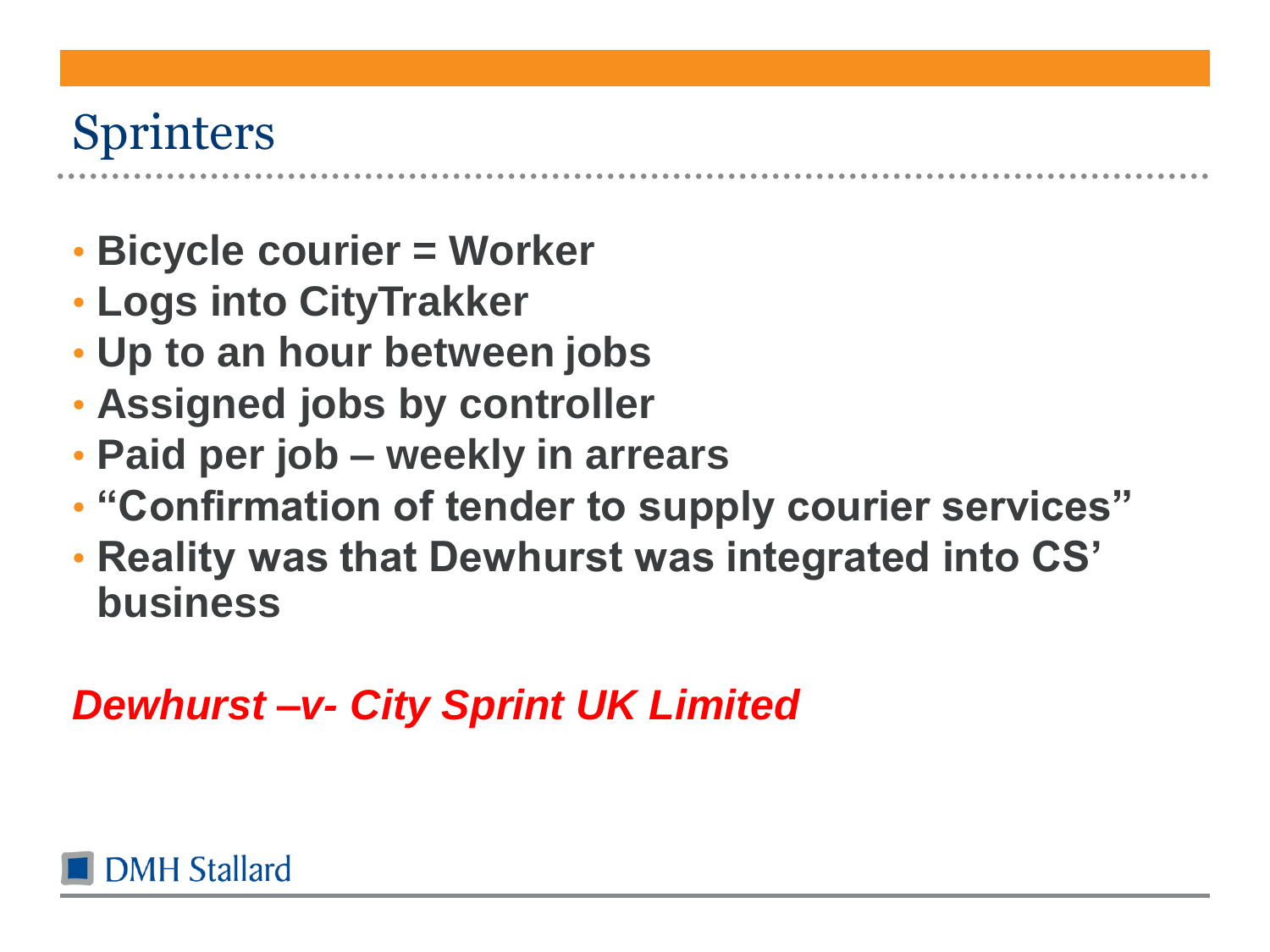### Plumbers

- **Smith engaged by PP as plumber for 5.5 years.**
- **Heart attack – terminated 4 months later**
- **2009 agreement:**
	- No obligation to offer work or on S to accept it
	- Obliged to work min 40 hours per week
	- 3 month restrictive covenant
	- Obliged to drive PP branded van, and wear uniform
- **S was VAT registered and completed self-assessment**
- **S was worker, not employee**

*Pimlico Plumbers –v- Smith*



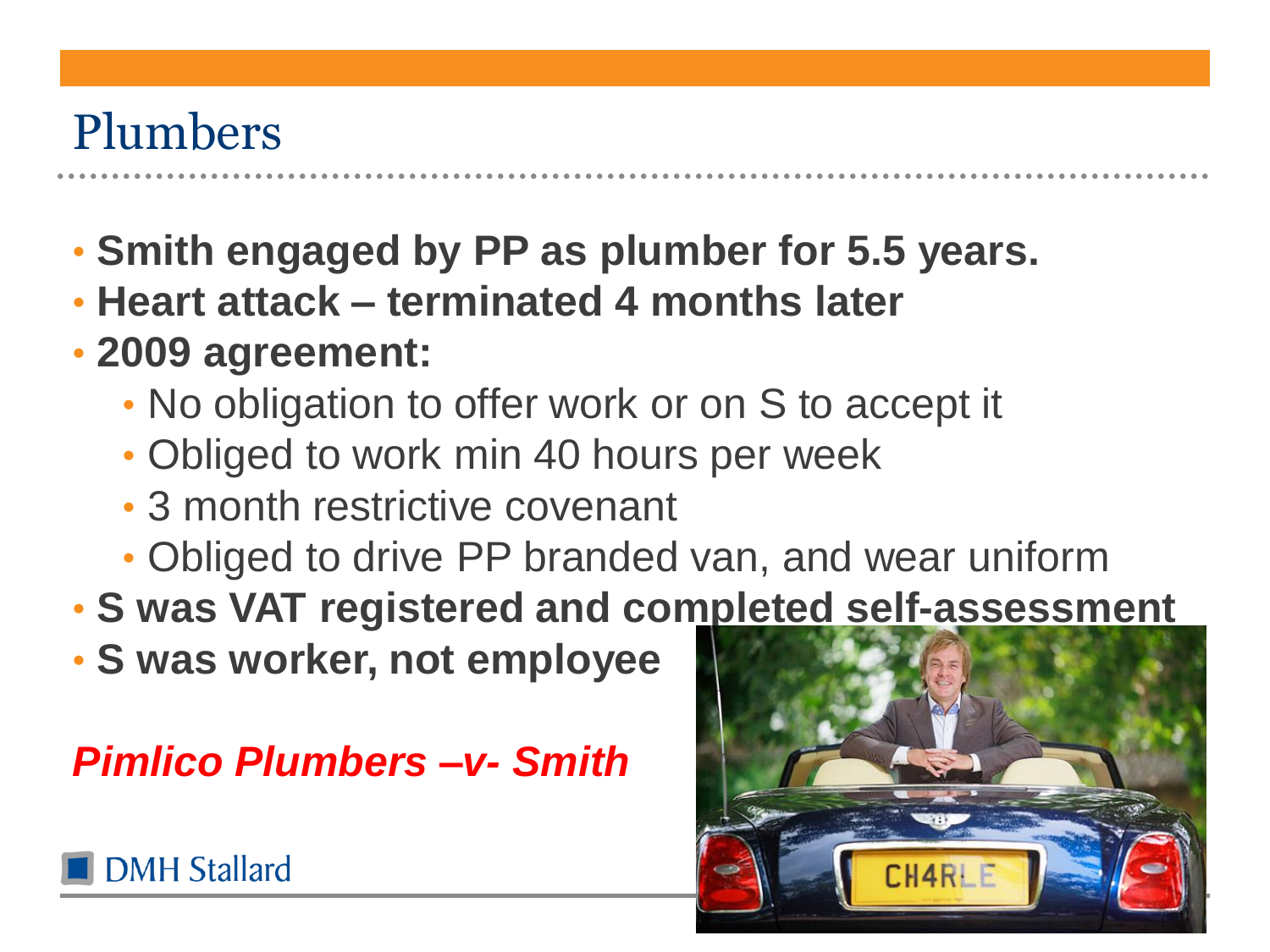### Stress as a disability

- **H was Design and Technology teacher**
- **2012 – H brought proceedings covering 90 allegations over 4 year period**
- **39 day ET hearing**
- **317 page judgment**
- **Costs - £110,111.89**
- **2014 – issued claim for disability and race discrim**
- **Disability – dyslexia and stress**
- **2010 – 2013: "pain and stress"**
- **2013 onwards – "work-related stress"**
- **EAT:**
	- Costs should consider S' means and future income
	- Disability no substantial impact on day-to-day activities

#### *Herry –v- Dudley Metropolitan Council***DMH Stallard**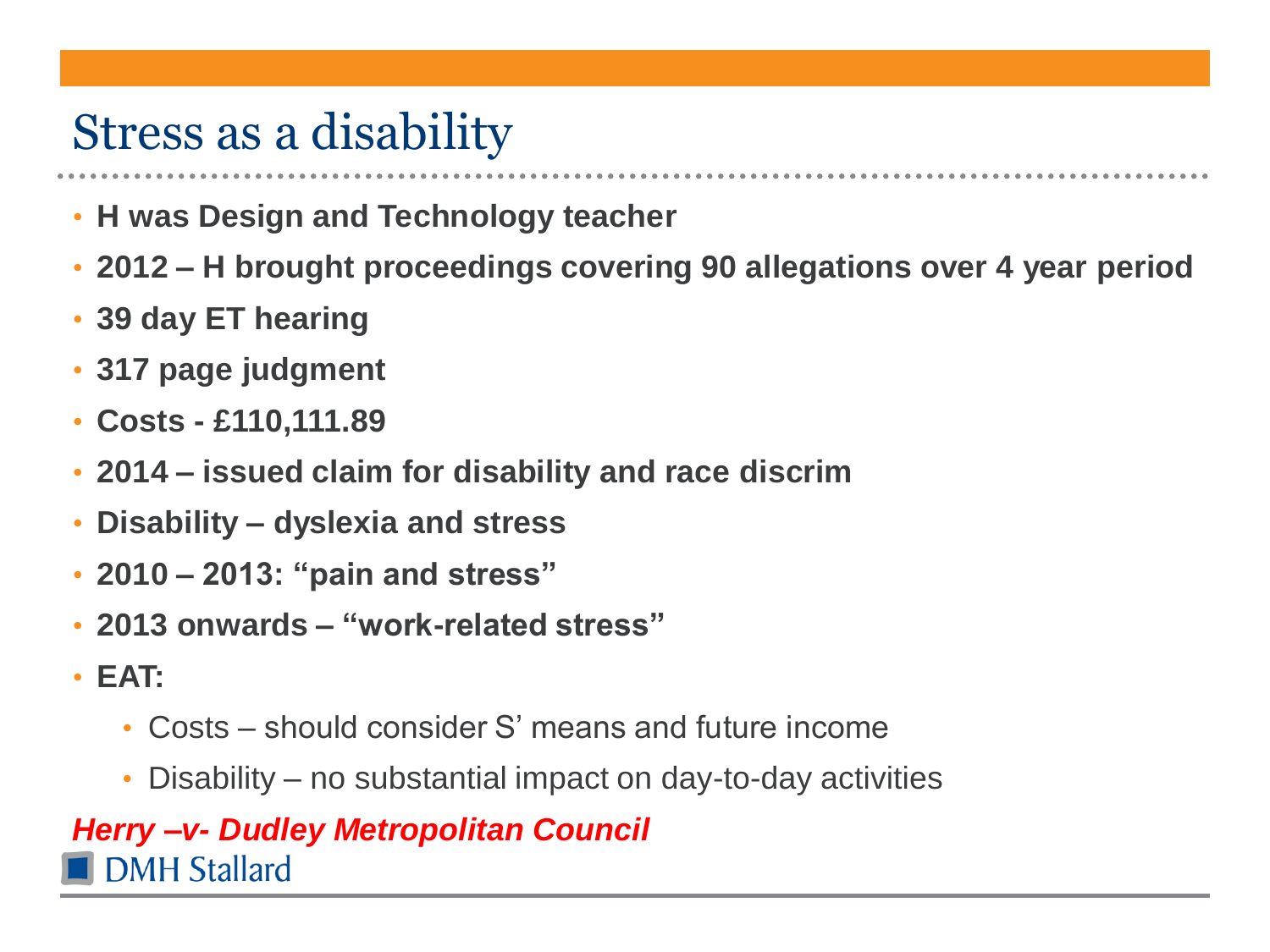## Religious discrimination

- **Mrs P was primary school teacher**
- **Mr P was head of another local school**
	- Jan 2013 arrested for downloading indecent images and voyeurism
	- July 2013 sentenced to ten month prison sentence
- **Mrs P**
	- April 2013 Mrs P told governing body decided it would be inappropriate for her to return to her role if she stood by husband. Complaints from parents.
	- Mrs P dismissed for erosion of trust and confidence.
- **EAT**
	- There was indirect discrimination on grounds of religious belief.

#### *Pendleton v Derbyshire County Council*

**DMH Stallard**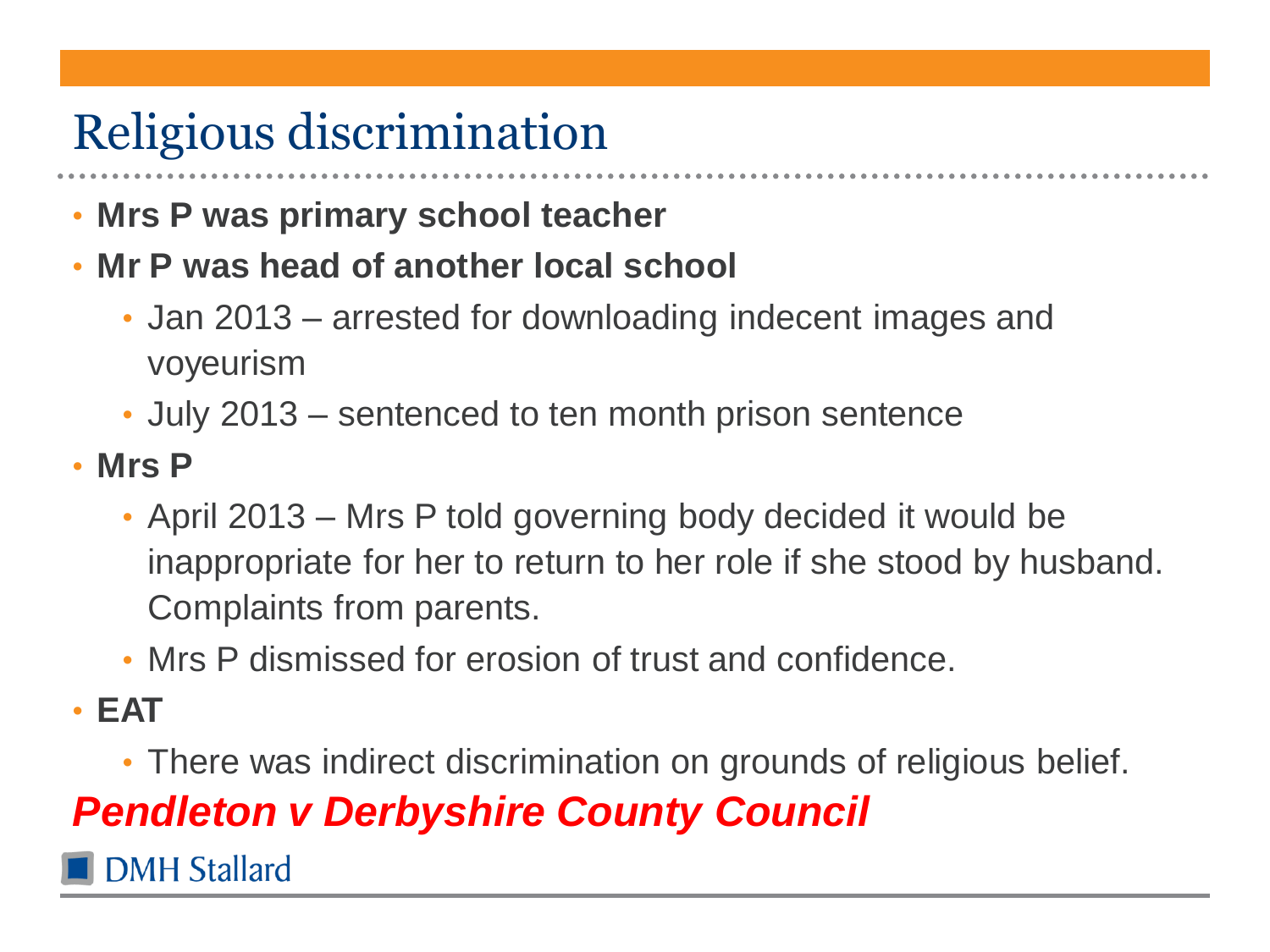### Reasonable adjustments

• Preserving an employee's level of pay in order to get them back to work in a more junior role did count as reasonable adjustment

#### *G4S Cash Solutions (UK) Ltd v Powell*

- No requirement to extend thresholds in sickness policy in favour of disabled employed
- Duty to make reasonable adjustments not engaged unless policy placed employee at substantial disadvantage *Griffiths v Sec of State for Work and Pensions*

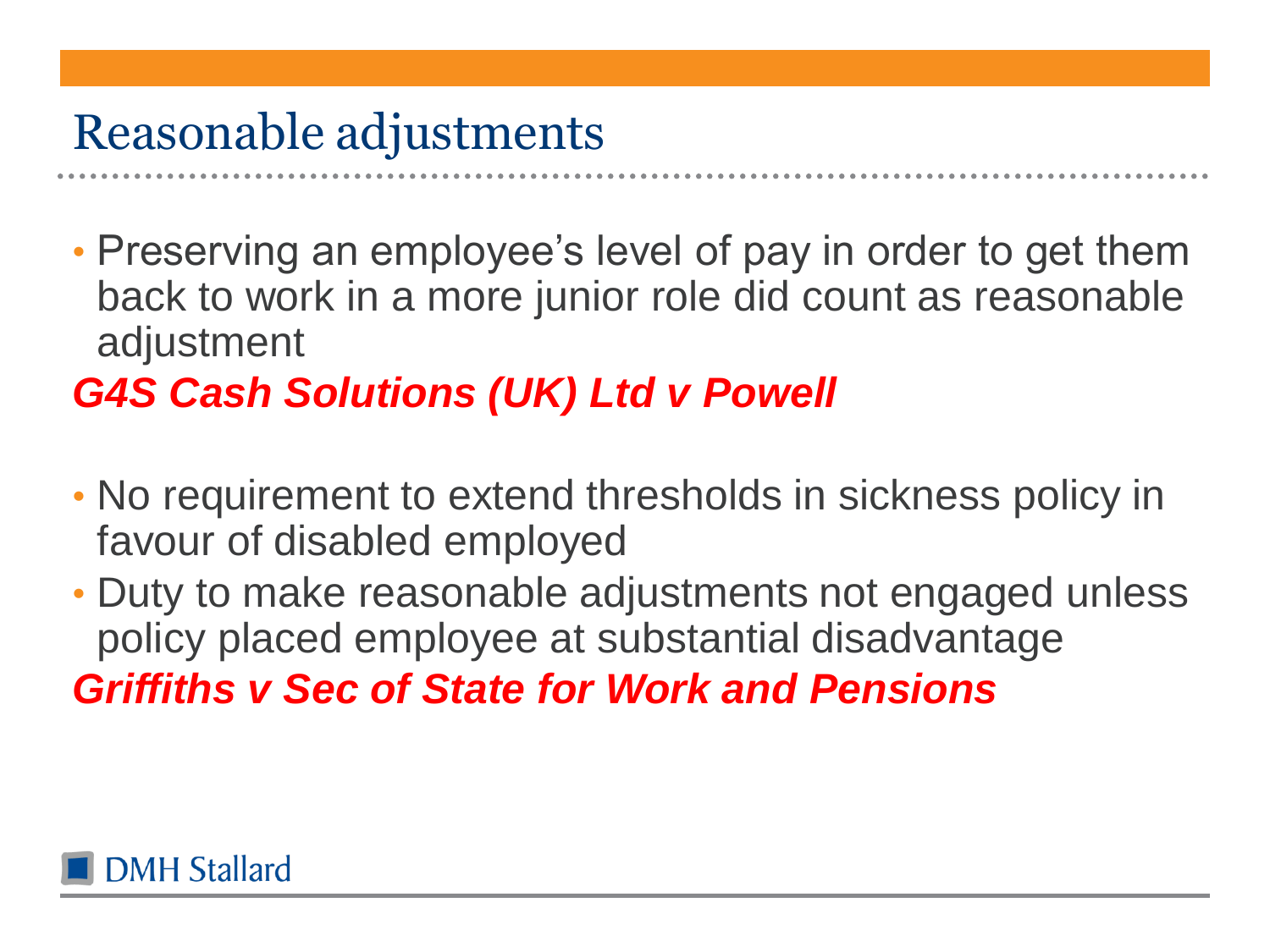### Trust and confidence

- Sept 2013: H returns from sick leave. Adjustments recommended but no weekly meeting with Mr Green.
- October 2013: Off sick with depression and anxiety. Sick note mentions bullying.
- Mr Baldwin writes to ask H if she wants to raise grievance. H replies saying too upset and unwell.
- 8 November 2013: letter from Mr B suggesting meeting at end of month + six areas of concern.
- 15 November 2013: H resigns.
- Had been breach of trust and confidence. Concerns raised were not serious and some had already been closed.

#### *Private Medicine Intermediaries Ltd v Hodkinson*

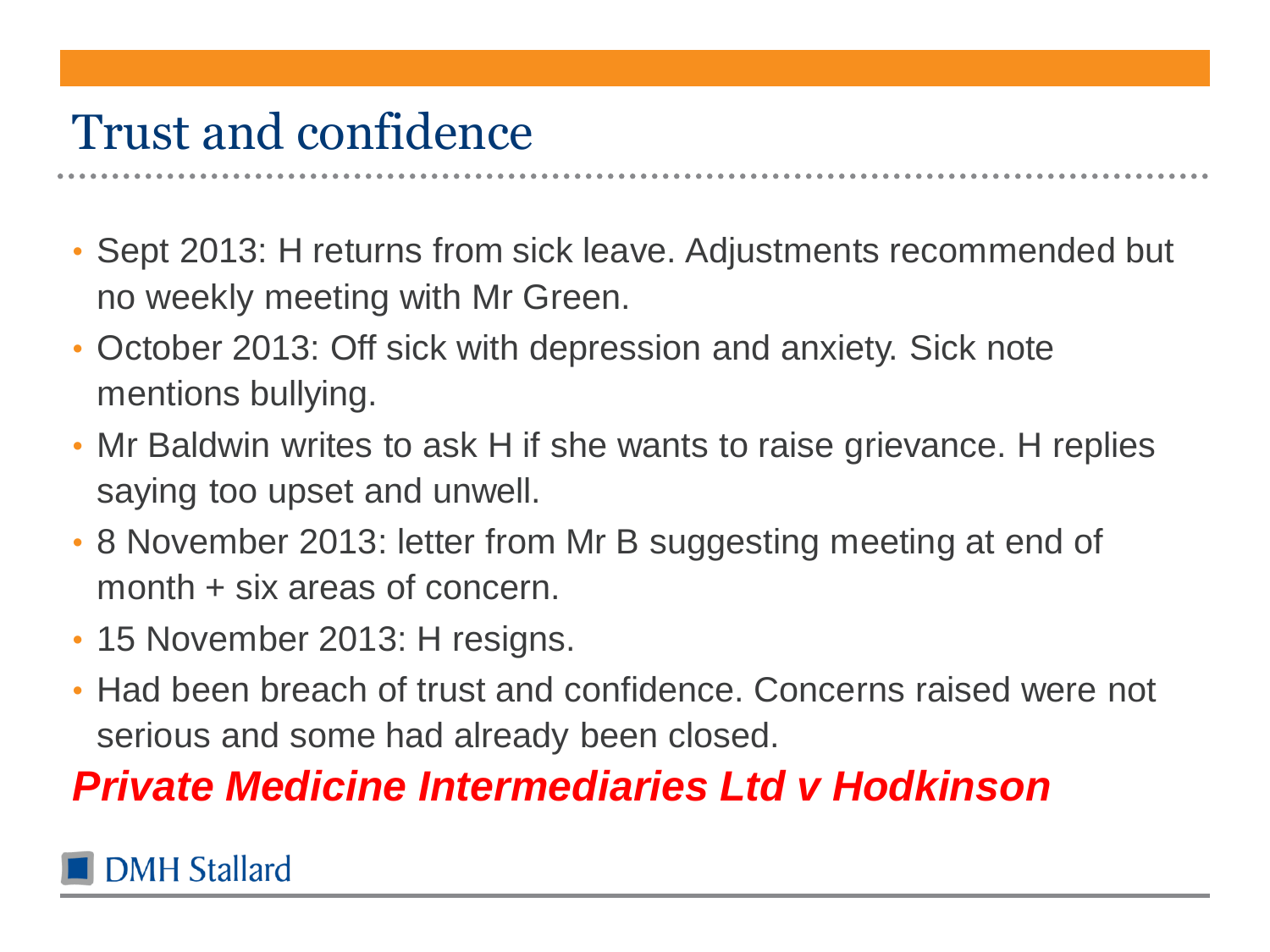### Vicarious liability

- **Employer vicariously liable for employee's vicious assault on customer at place of work** *Mohamud v WM Morrison Supermarkets*
- **Employer not vicariously liable for assault by employee at drinks after Christmas party** *Bellman v Northampton Recruitment*

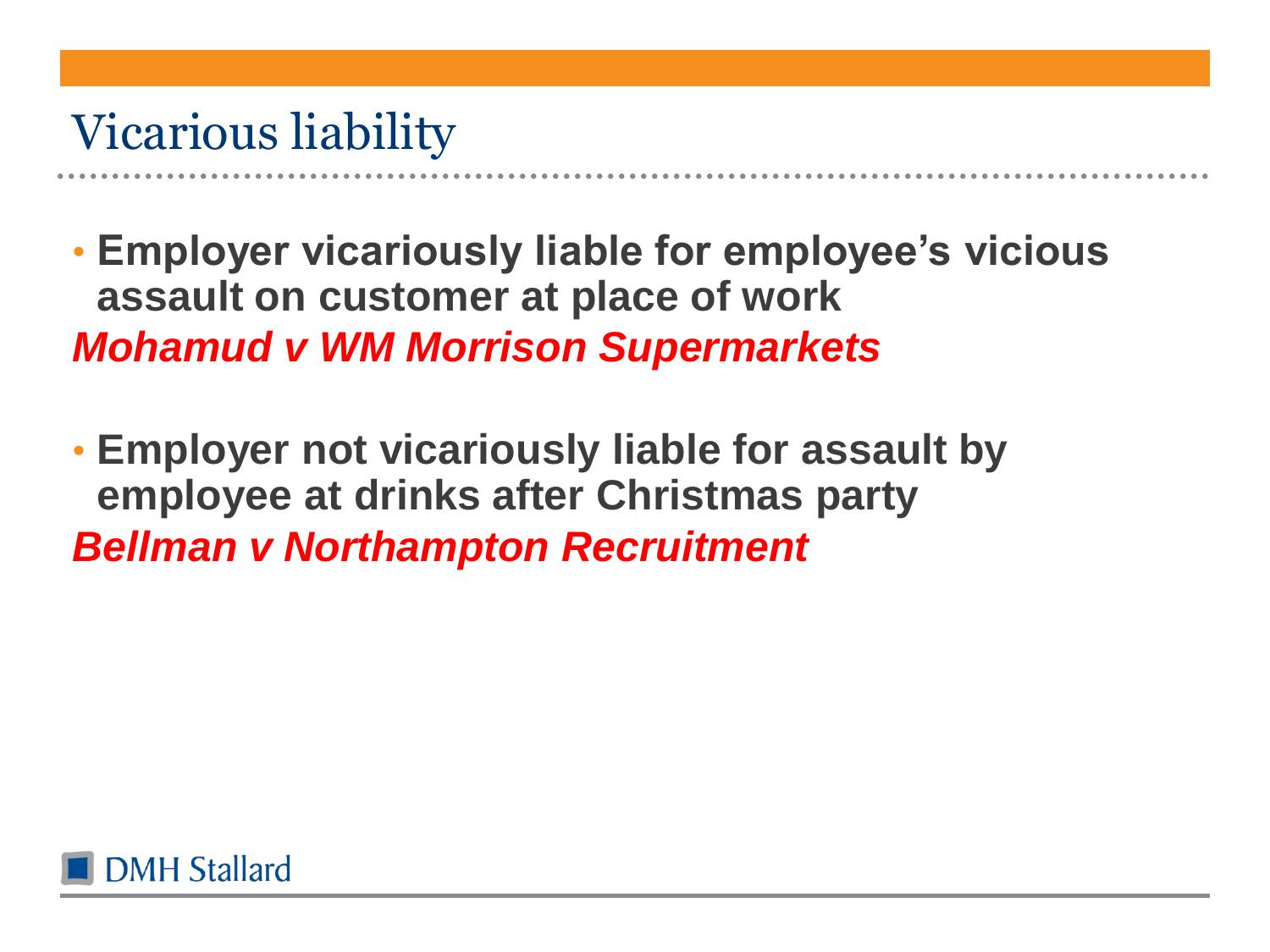## Equal pay

- **133,000 hourly paid employees, 630 stores, Retail Terms**
- **11,600 hourly paid employees, 24 distributions centres, Distribution Terms**
- **>£100m value**
- **Been going on for almost 9 years!**
- **Seeking to argue that their appropriate comparators are male distribution depot staff**
- **Female shop workers can compare themselves to male warehouse workers**

#### *Brierley v Asda Stores*

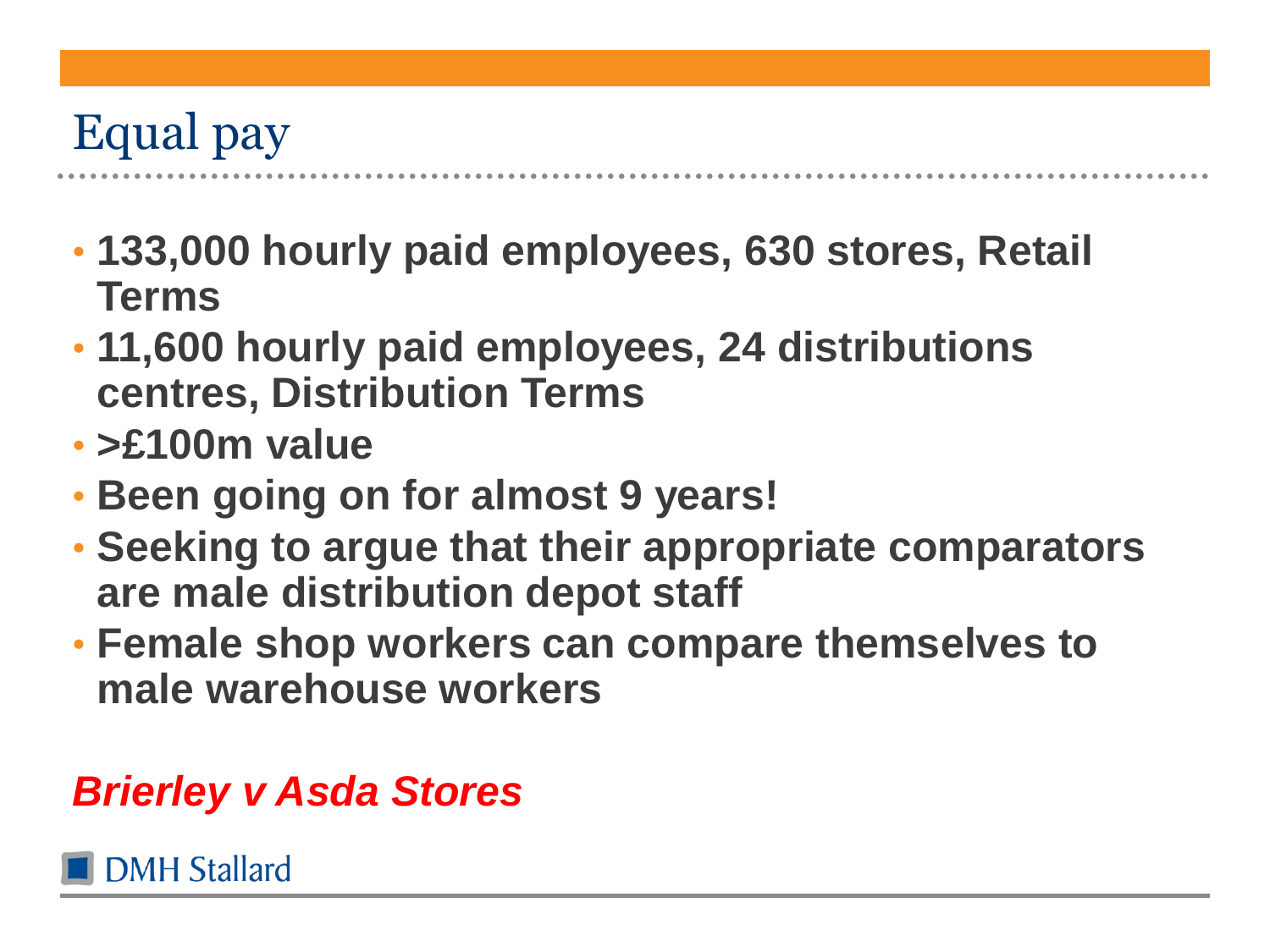### Gender Pay Gap Reporting

- Will apply to employers with 250 or more employees
- Limit assessment to subsids above threshold
- Snapshot date of 5 April 2017
- Report by April 2018
- Sanctions for non-compliance?

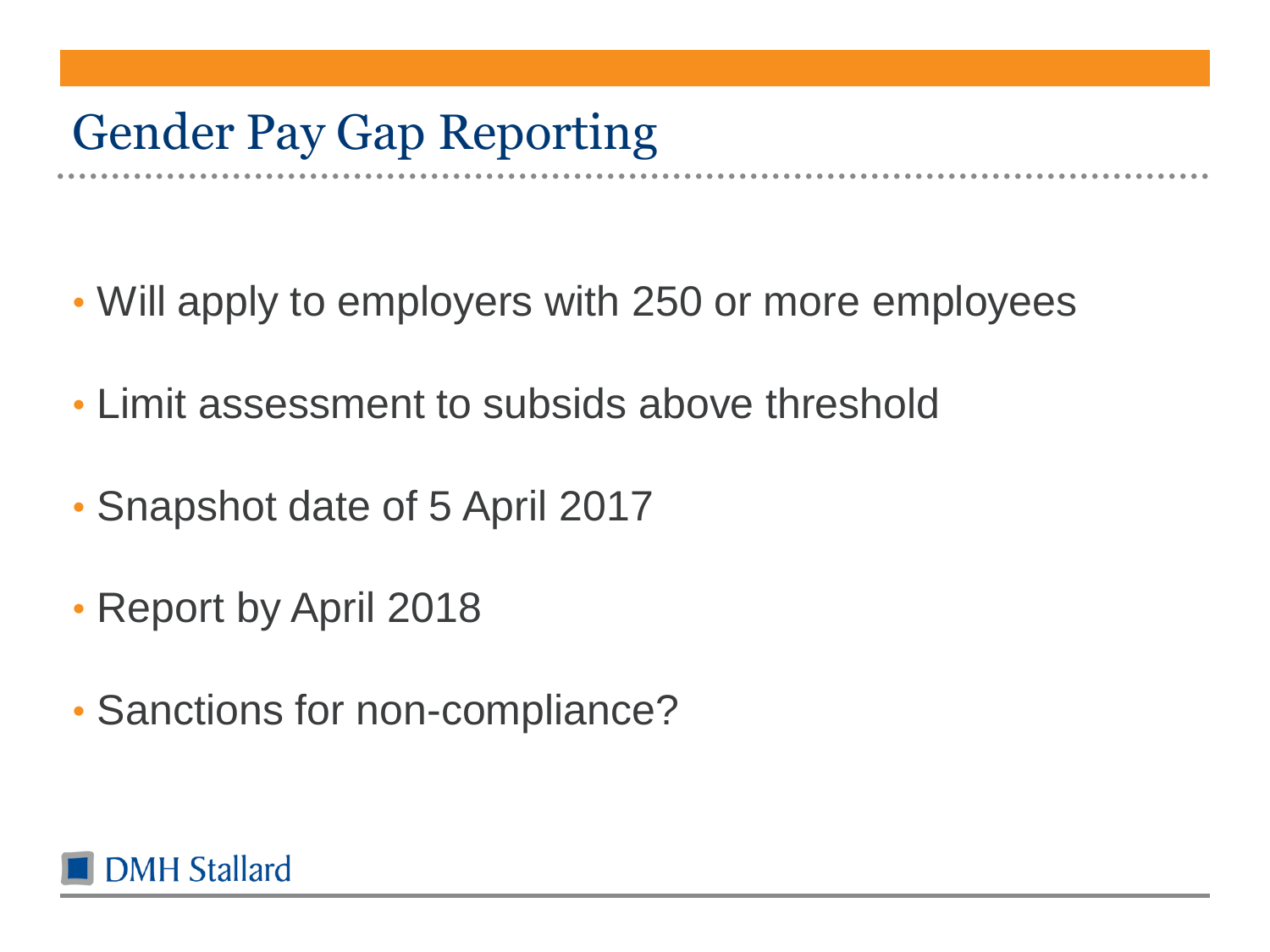### Preparing for the assessment

#### **Gather information:**

- Produce a list of all Relevant Employees;
- Identify which of those are male, which are female, and which are Full-Pay Relevant Employees;
- Record all bonuses received in the 'Relevant **Bonus** Period' for all Relevant Employees;
- **For Full-Pay Relevant Employees only,** record:
	- their Weekly Working Hours;
	- all bonuses received in the Relevant **Pay** Period;
	- all Ordinary Pay received in the Relevant **Pay** Period.

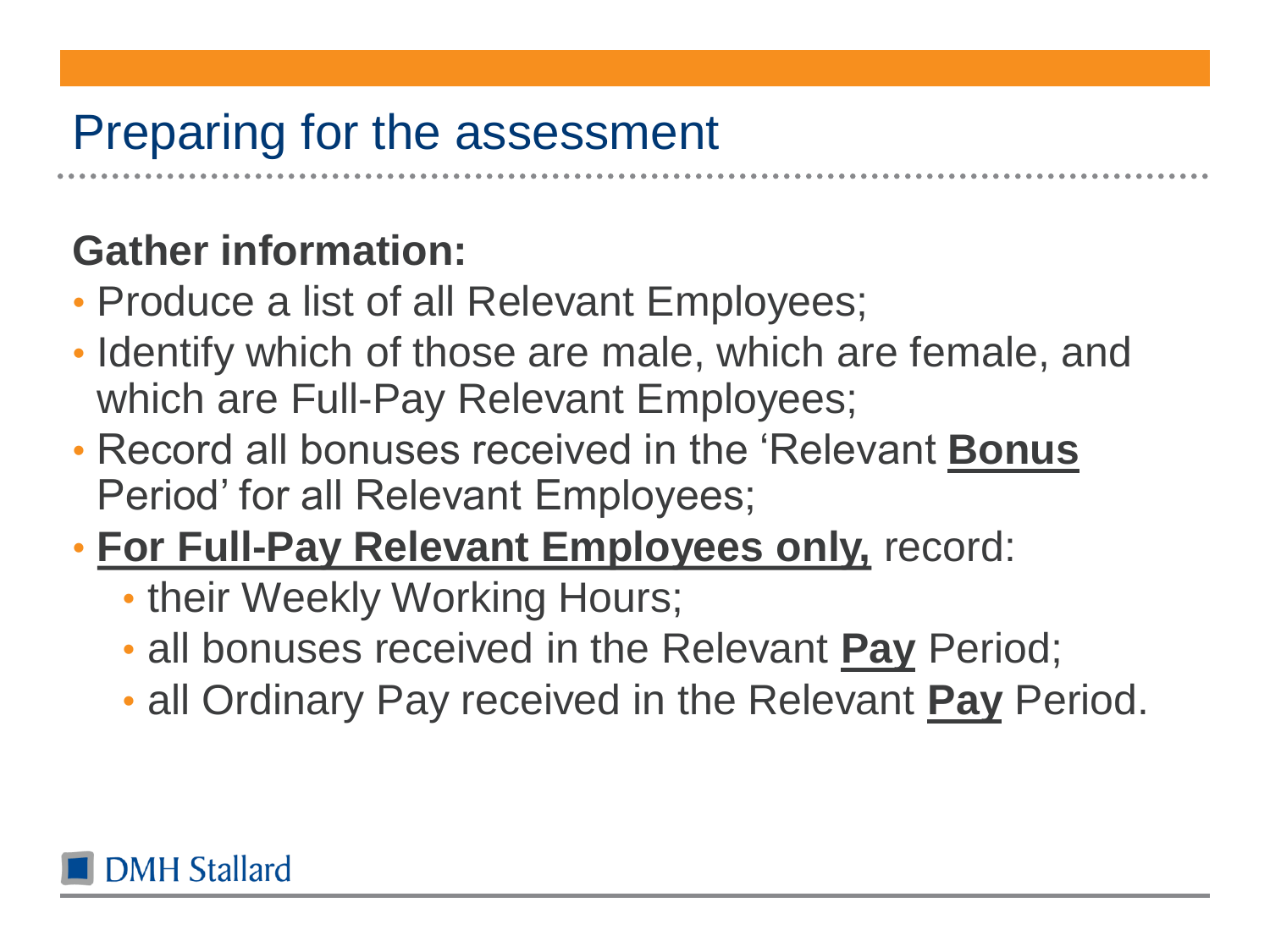### What **must** be published and where?

- **1. Mean gender pay gap**
- **2. Median gender pay gap**
- **3. Mean gender bonus gap**
- **4. Median gender bonus gap**
- **5. Proportion of males/females receiving a bonus**
- **6. Proportion of males/females in each 'quartile band'**
- **7. A written statement, authorised by an appropriate senior person, which confirms accuracy of the calculations**

**Published on employer's website and on designated government website (tbc)**

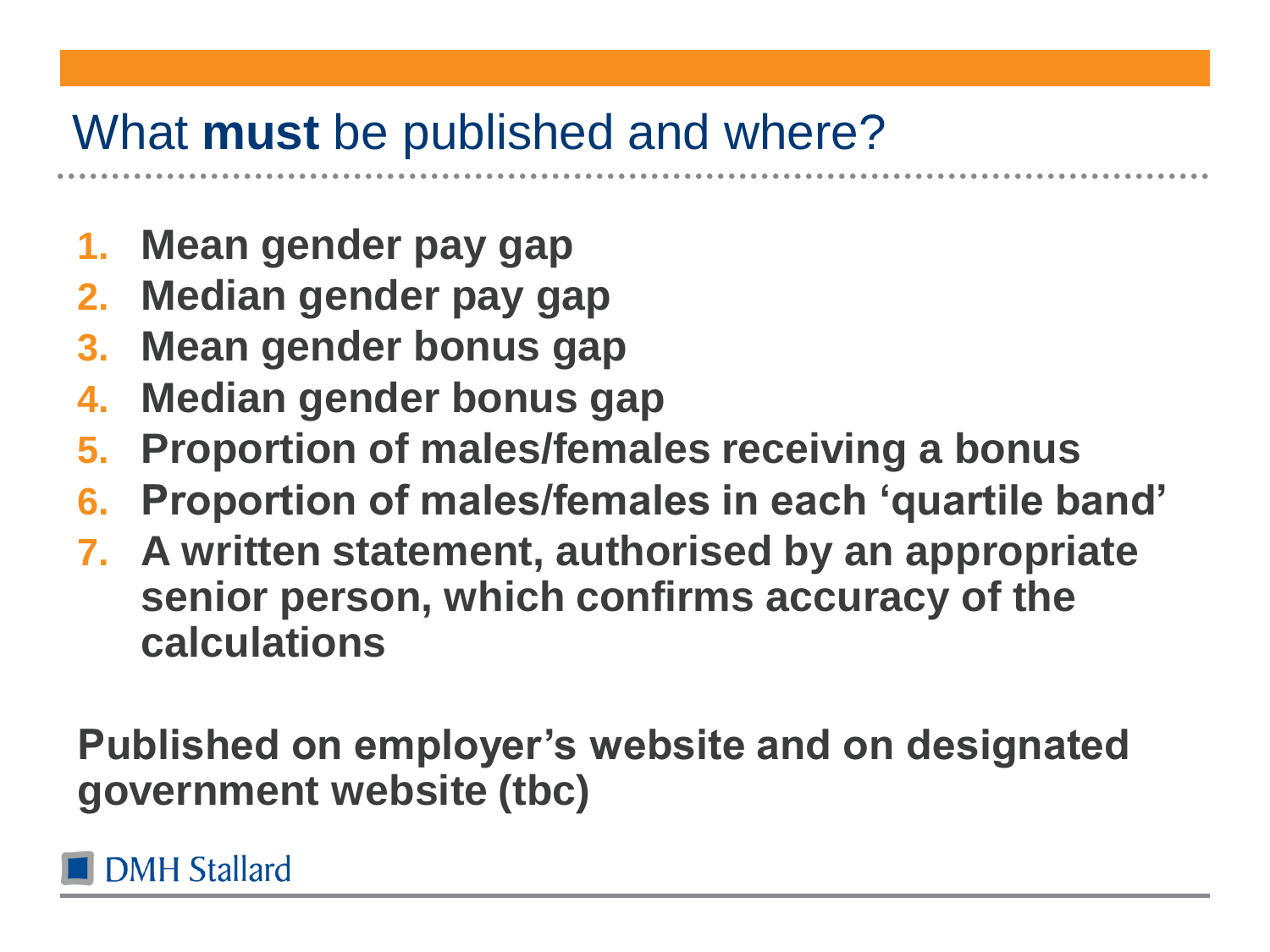### Apprenticeship Levy

- Introduced from 6 April 2017
- Applies to private and public employers with annual wage bill of more than £3m
- Required to pay 0.5% of annual wage bill towards apprenticeship training
- Allowance of £15k against levy

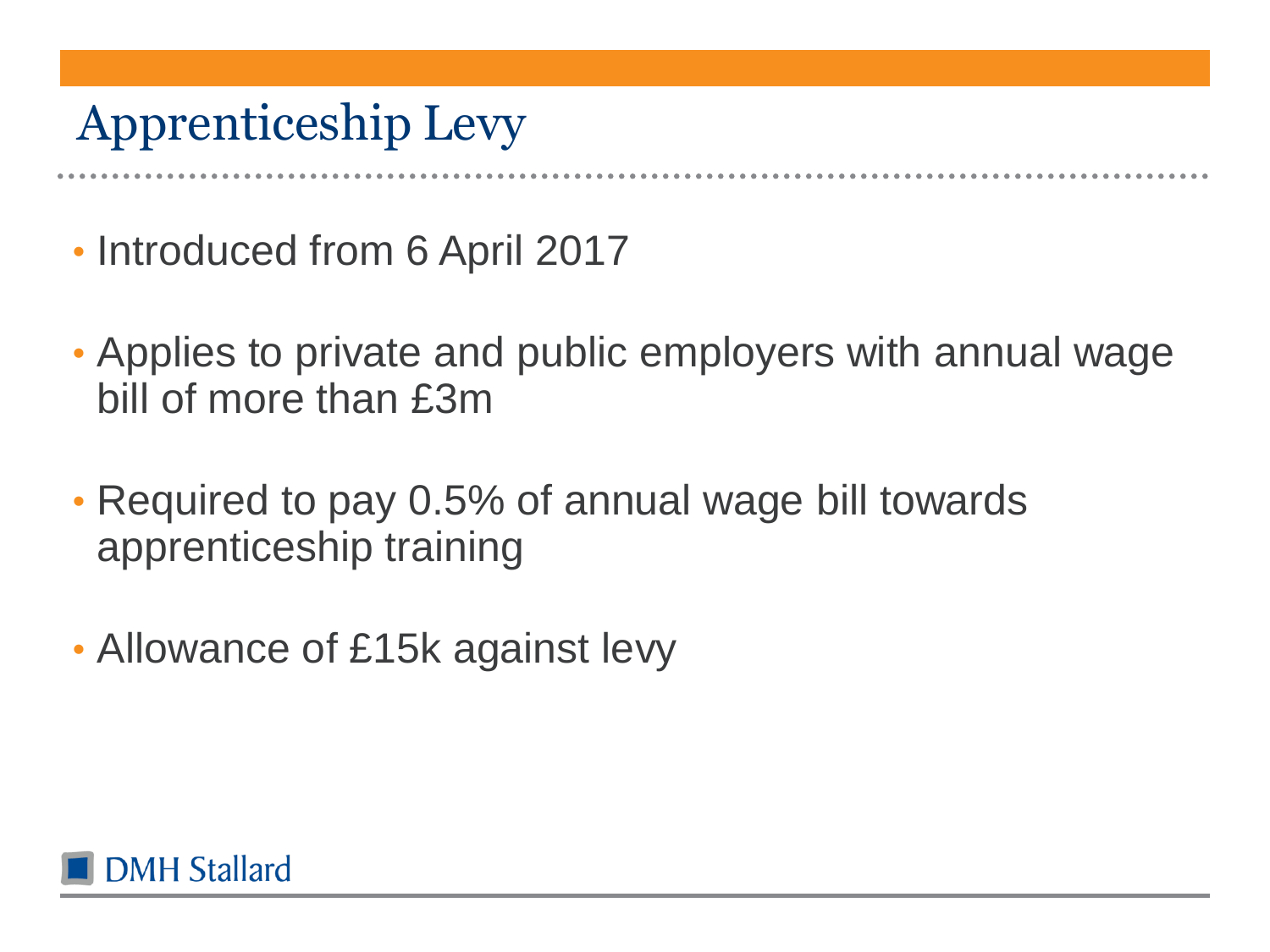# **Paying the Levy**

#### • Via PAYE

- Pay bill in excess of £3 Million
	- Connected companies
	- Includes all payments subject to Class 1 NIC's
	- Levy charged at 0.5% of annual pay bill
	- Apprenticeship levy allowance of £15,000 each year
	- Levy is on top of any existing industry levy

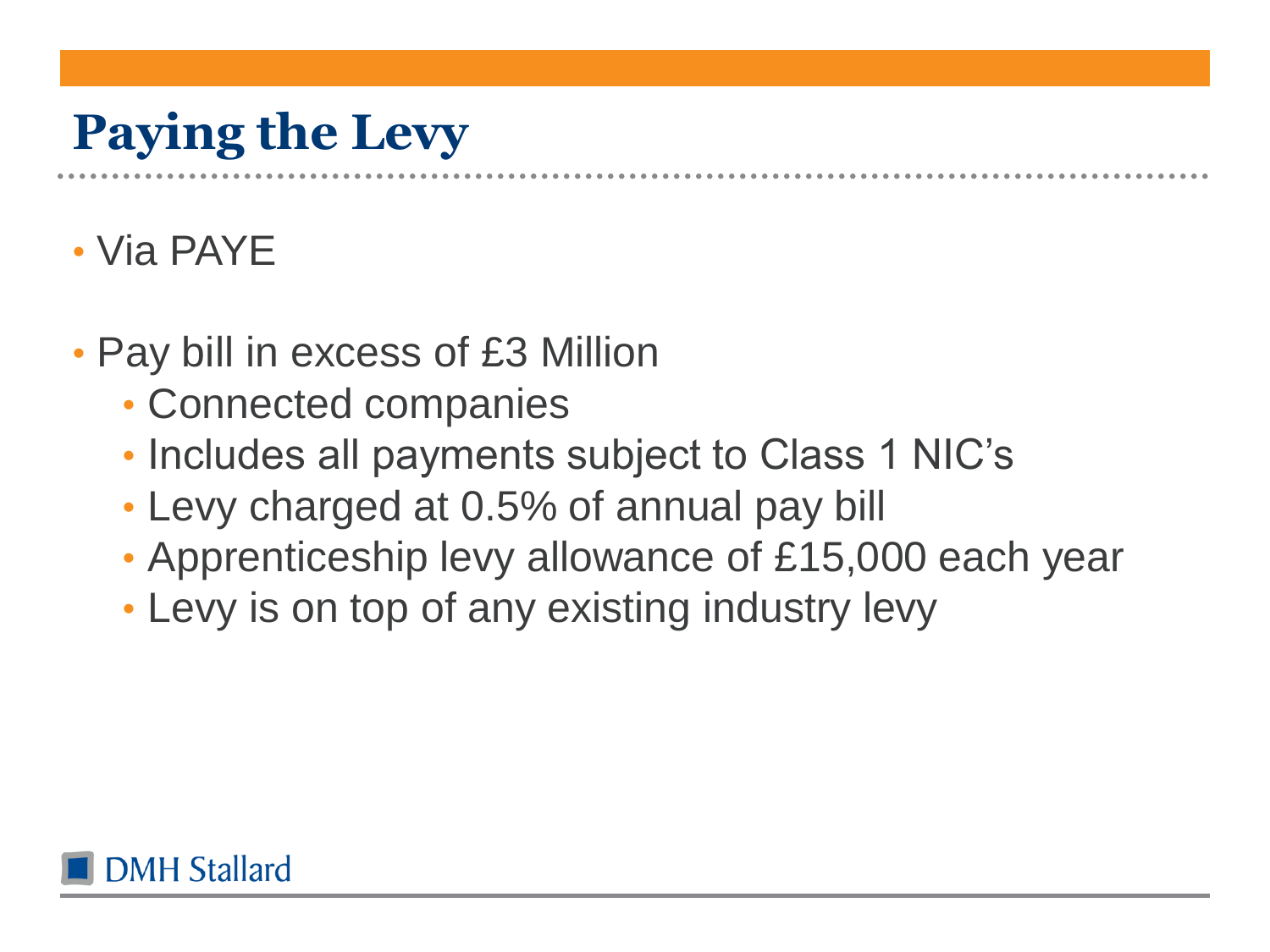## **Paying for Training**

- Levy by employer paid into apprenticeship service account
- 10% top up from government
- Training paid for out of service account
- Funds expire 24 months after they enter account if not spent
- From 2018 will be able to direct funds to another employer
- Pooled funds for group companies

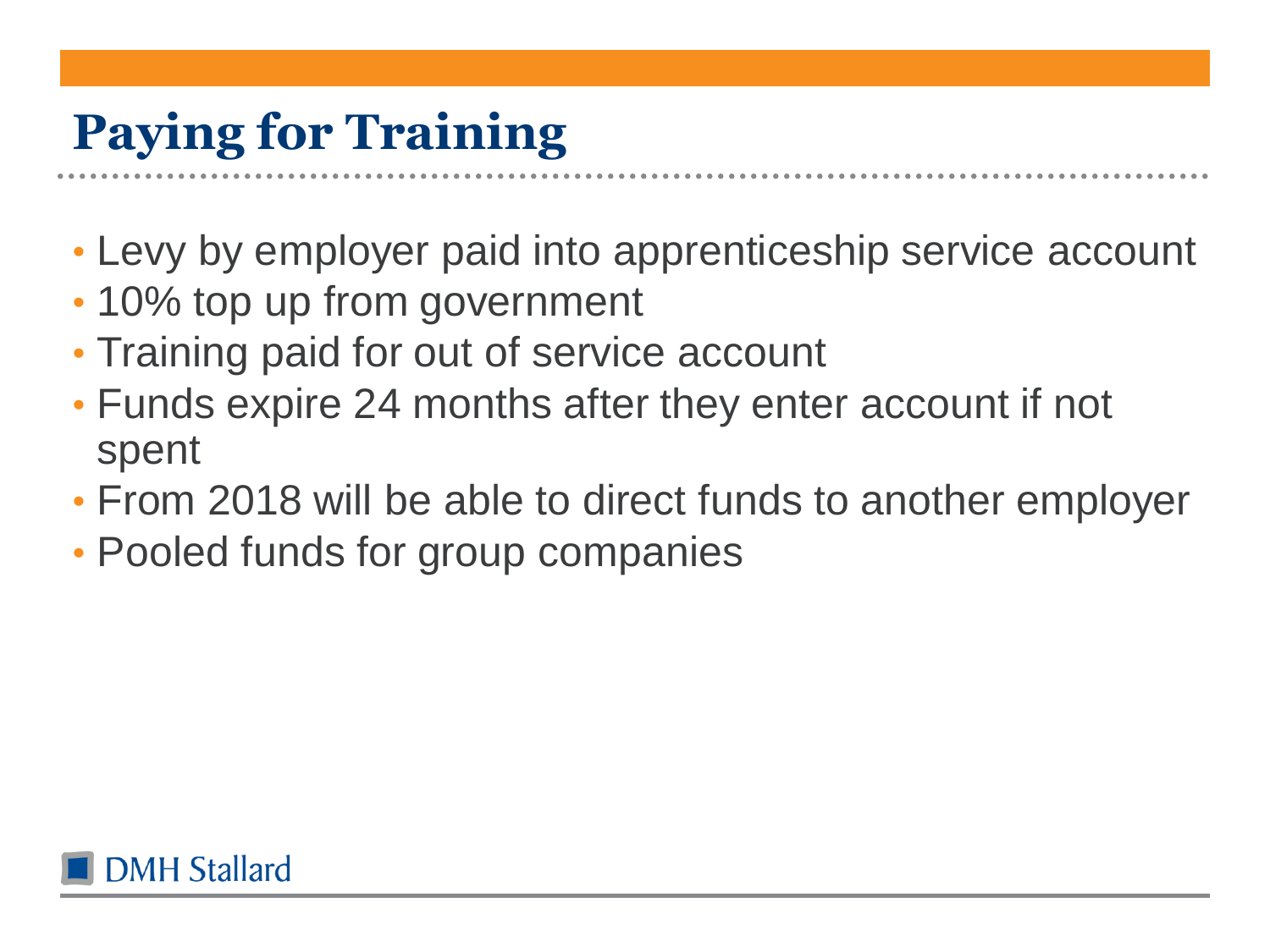### Immigration

• **Fair dismissal where based on genuine and reasonable belief that employee was not permitted to work in the UK**

*(Nayak v Royal Mail Group)*

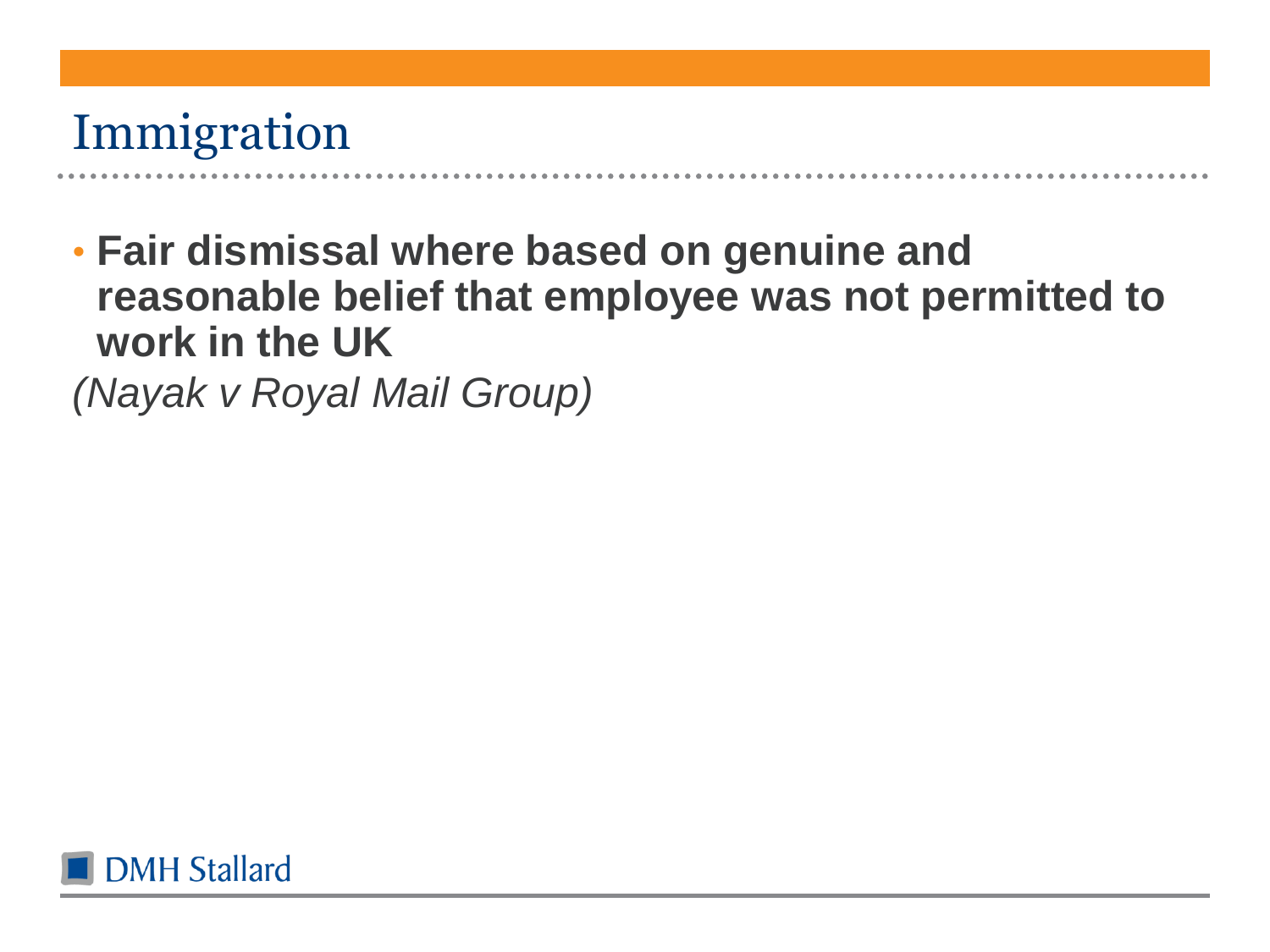### Business Immigration

### **Changes in 2016**

- Closure of Tier 2 (ICT) skills transfer route;
- Extension of the criminal offence of knowingly employing an illegal migrant ("reasonable cause to believe");
- Increased powers for immigration officers to enter and search business premises for documents;
- Closure of premises for up to 48 hours in cases of a further offence.